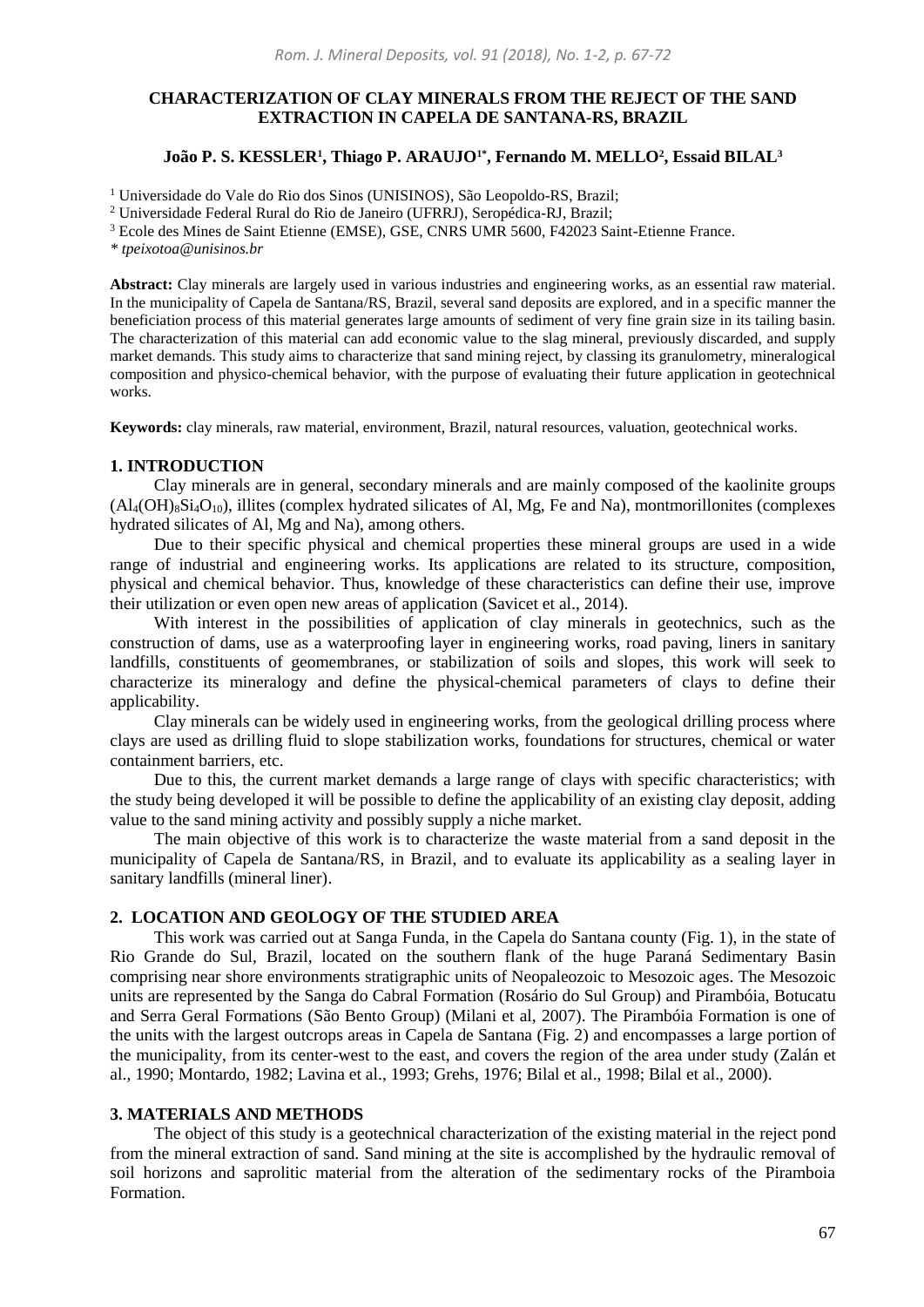

**Fig. 1**. Location map of the study area in relation to the state of Rio Grande do Sul, Brazil.



**Fig. 2**. Geological map of the study area.

The plowed material is selected by density in decantation basins and the sands are currently commercialized from fine-grained to medium-grained, the remaining material is sent to reject basins. With the plowing process used, as shown in Fig. 3, the discarded material is composed of fine granulometry sediments, and it may become viable the economic exploitation of this mineral good, now discarded as waste from the process.

In order to carry out the characterization of the reject, samples were collected from two reject ponds that were already in their maximum capacity in the period in which the samples were collected. Material from each sampled basin has clearly compositional variations, highlighted by the etching of the material.

As a preliminary analysis, sedimentation, liquid limit (LL) and plasticity limit tests were performed according to Brazilian standards NBR 6457/86, 6508/84, 7181/16, 7180/84 and 6459/84, in order to obtain a prior knowledge of the grain size distribution and some behavior of the samples. These characteristics are essential for the application of materials such as sealing layer in landfills. In addition, the determining factor for the use of this material as mineral liner is percolation velocity and water through the material.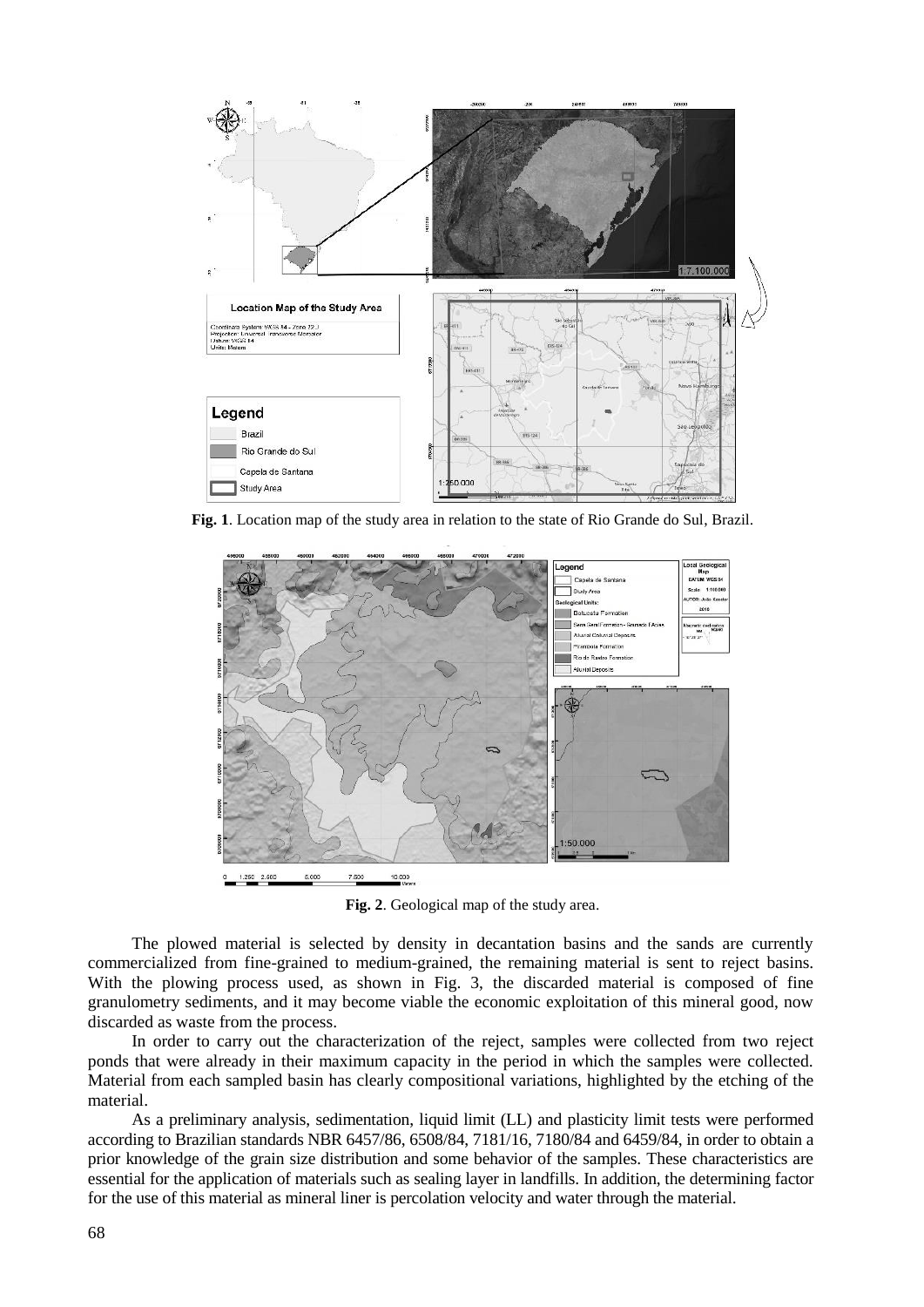

**Fig. 3**. Flowchart of the extraction method of the material.

It is very important to define the mineral specimens in the reject, because different clay minerals will present different behaviors. For this, X-Ray Diffraction and X-Ray Fluorescence analyzes were performed on samples from the two reject basins, since these methods are well suited for the identification of different types of clays, as they have very characteristic diffraction profiles and easy distinction (Albers et al., 2002; Arab et al., 2015; Benson et al., 1994).

From the data obtained so far it is possible to say that the material has potential to be used in the purpose proposed by the study. Still remaining to assess the permeability coefficient to ensure that all the requirements implied by the standards for the construction of landfills are met.

The sedimentation tests and the Attenberg Limits performed initially were redone. After the sedimentation test was carried out pH was measured from the deflocculant solution  $((NaPO<sub>3</sub>)<sub>6</sub>)$  and it was found to be pH below the ideal provided by the standard, which may lead to a reduction in the efficiency of particle disintegration, resulting in a larger particle size than the real sample. Therefore, it was necessary to retake the deflocculant solution, with greater control in the preparation.

In addition, sedimentation tests were performed with two sample preparation methods. In the first one the material was disaggregated using a ball mill and then subjected to the action of the deflocculant and the second, the material was only subjected to manual disaggregation and then applied the deflocculant solution for the sedimentation test. These two preparation methodologies were applied due to the behavior resulting from the granulometry of very fine nature of the material since both the methods are questionable. Due to the disintegration in the mill, grain breakage and granulometry reduction can occur, and disintegration can only be achieved by the action of the deflocculant solution, the possibility that grains remain aggregated and decant more rapidly, resulting in an increase in granulometry.

### **4. RESULTS AND DISCUSSION**

So far, the tests for two samples, one of each reject basin, denominated AM1-B1 and AM1-B2 (Reject basin 1 and 2, respectively), have been carried out. The sample AM1-B2 has a LL of 81% (Fig. 4) and a plasticity limit of 29.94%. The sample has a high plasticity, having a plasticity index of 51,06.



**Fig. 4.** Graph of sample liquidity limits AM1-B2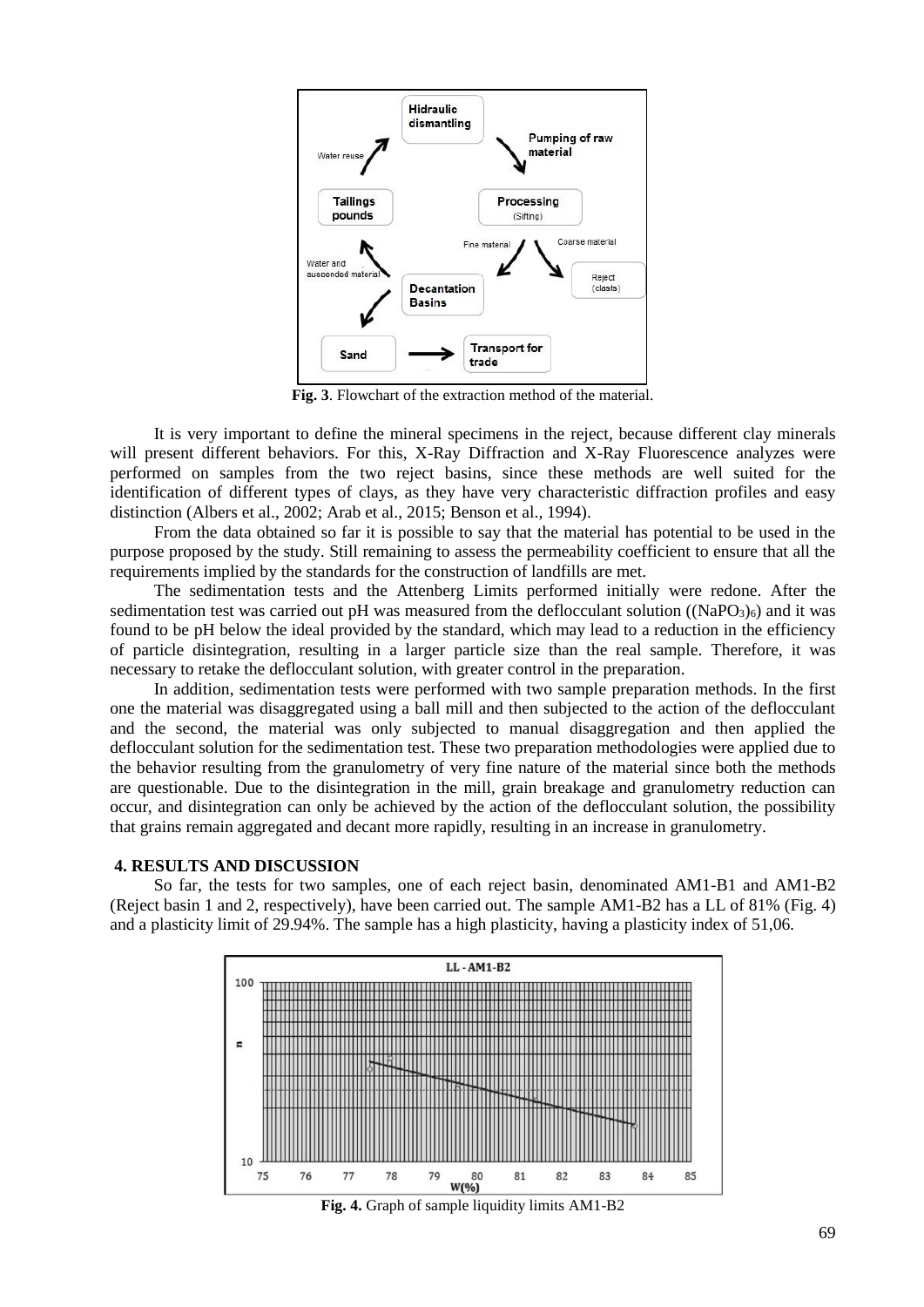The sample AM1-B2 presents high clay contents, as shown in the grain size distribution curves presented in Fig. 5.



**Fig. 5.** Sample size curve AM1-B2.

The sample AM1-B1 has a liquidity limit of 71.9% (Fig. 6) and a plasticity limit of 31.7%. The sample has a high plasticity, with a plasticity index of 40.2.



The AM1-B1 sample also appears to have a high clay content, since after the time of 24 hours of sedimentation 69.5% of the particles remained in suspension, however due to the low specific weight of the particles, it was not possible to reach the expected particle size, only the silt fraction (0.002 mm), as shown in the grain size curve shown in Fig. 7.



**Fig. 7.** Grain size distribution curves of sample AM1-B1.

X-ray (XRF) analyzes were performed on the samples from the two reject basins, through which quantitative data were obtained of the chemical composition of the samples, mainly composed of  $SiO<sub>2</sub>$ ,  $A_1O_3$ , organic matter and Fe<sub>2</sub>O<sub>3</sub>, which corresponds to the basic composition of most of the clay mineral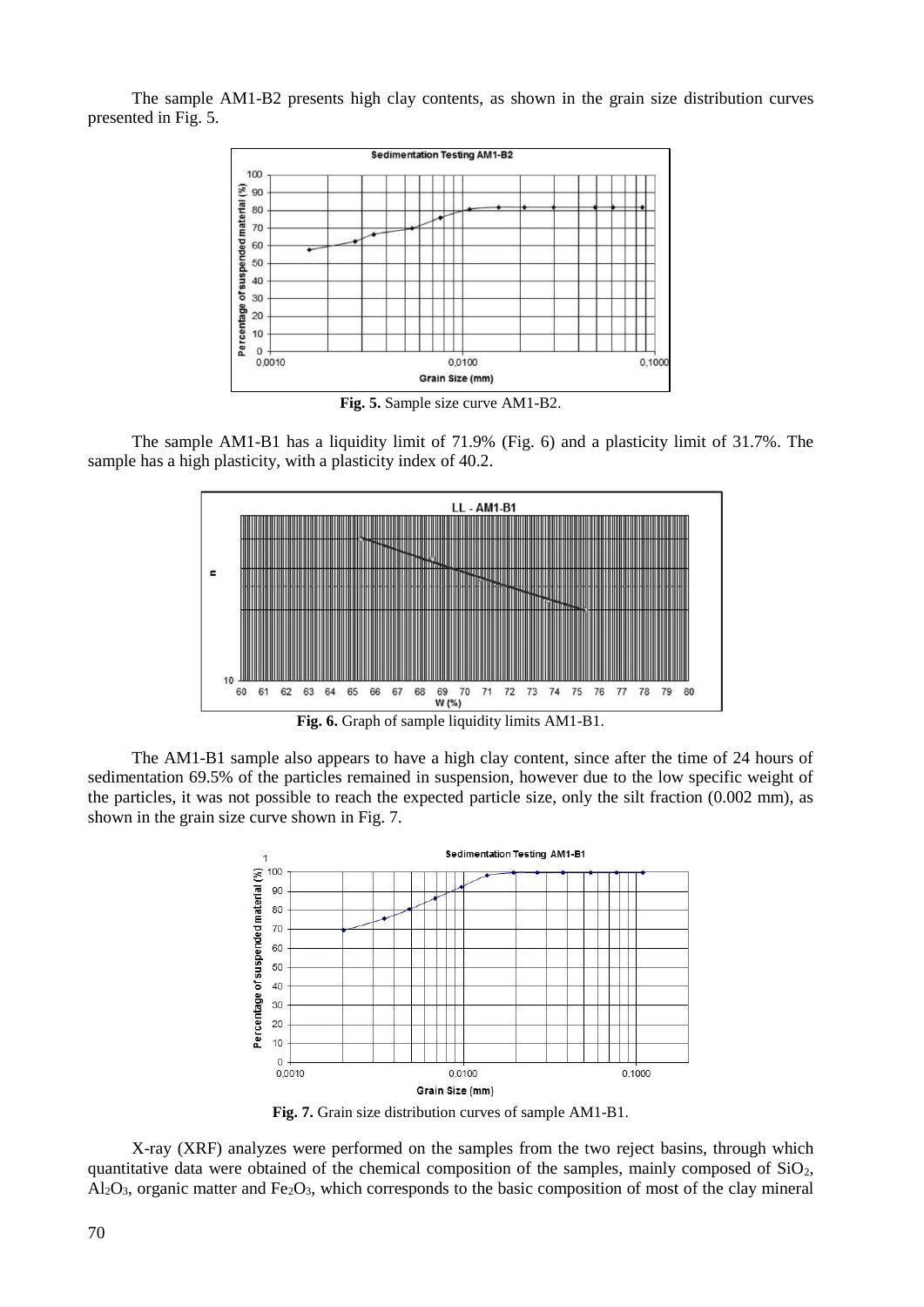groups (Gomes, 1988), as shown the Fig. 8. The main mineral phases in the samples were identified by X-Ray diffraction, being montmorillonite, kaolinite, quartz, muscovite and microcline (Figs. 9 and 10).

| Quantitative Result                                                                                                                                                                                                                             |                                                                                                                                                                                            | Quantitative Result                                                                                                                                       |                                                                                                                                                                                                    |
|-------------------------------------------------------------------------------------------------------------------------------------------------------------------------------------------------------------------------------------------------|--------------------------------------------------------------------------------------------------------------------------------------------------------------------------------------------|-----------------------------------------------------------------------------------------------------------------------------------------------------------|----------------------------------------------------------------------------------------------------------------------------------------------------------------------------------------------------|
| Analyte                                                                                                                                                                                                                                         | Result                                                                                                                                                                                     | Analyte                                                                                                                                                   | Result                                                                                                                                                                                             |
| $===[No. 1 Layer] ==  =$ Layer]<br>Layer1<br>C3H6<br>$===[Base]=------$ Basel<br>Na2O<br><b>MqO</b><br>A1203<br>SiO <sub>2</sub><br>P <sub>205</sub><br>SO <sub>3</sub><br>K <sub>2</sub> O<br>CaO<br>TiO <sub>2</sub><br>MnO<br>Fe203<br>L.O.I | $6.000$ um<br>$100.000$ %<br>$0.522$ %<br>$0.408$ %<br>$17.269$ %<br>51.002 %<br>$0.191$ $%$<br>$0.034$ %<br>$0.610$ %<br>$0.032$ %<br>$0.987$ %<br>$0.019$ %<br>$3.513$ $%$<br>$10.605$ % | Layer1<br>C3H6<br>$===[Base]=------$ Basel<br>Na20<br>MgO<br>A1203<br>SiO <sub>2</sub><br>P205<br>K2O<br>CaO<br>TiO <sub>2</sub><br>MnO<br>Fe203<br>L.0.1 | $===[No. 1 Layer] ==  = Layer$<br>$6.000$ um<br>100.000 %<br>$0.455$ %<br>$0.611$ %<br>$20.715$ %<br>48.139 %<br>$0.035$ %<br>$0.600$ %<br>$ND$ %<br>1.582 %<br>$0.010$ %<br>$3.218$ %<br>12.097 % |

**Fig. 8.** Results of XRF sample from the reject basin 1 (AM-01/B1) in left, and basin 2 (AM-01/B2) at right.



**Fig. 10.** XRD result of reject sample 2 (AM-01/B2).